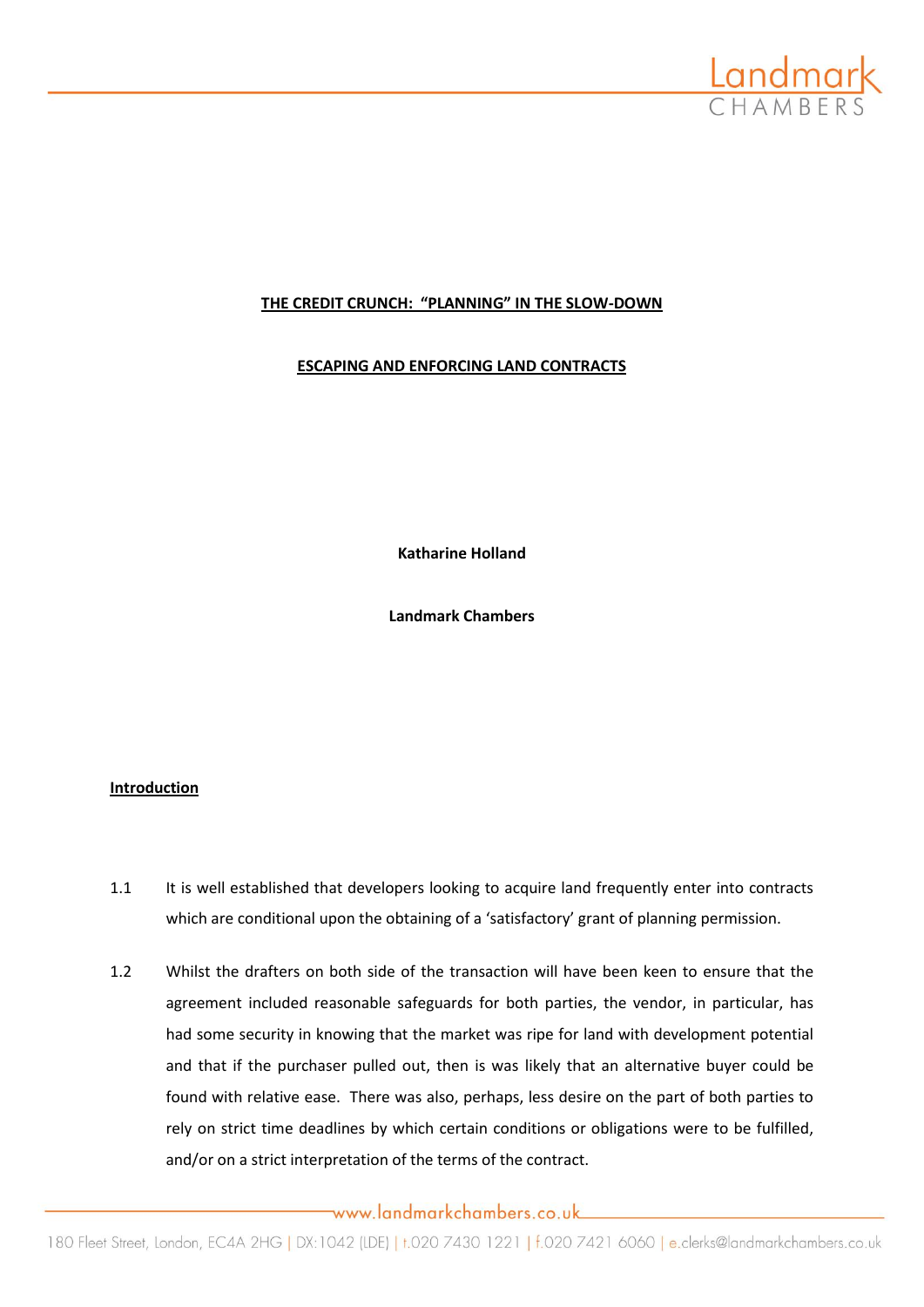

- 1.3 With the recent downturn in the market, and increasing difficulties in obtaining financing for development projects, this position has dramatically altered and those conditional agreements are now being subjected to a level of scrutiny which was perhaps not envisaged at the time they were drafted.
- 1.4 The key question for the vendor is how to ensure that the sale will complete. For the developer/purchaser, on the other hand, the question is what can be relied upon in the contract to enable them to escape the obligation to acquire the land.
- 1.5 This talk addresses how a vendor can attempt to enforce the contract or at least resist an attempt to terminate it – and defences which may be available to a developer to such claims. It looks at two common conditions which are found in such contracts and also the various forms of procedure which might be adopted to resolve disputes of this nature. Finally, a case study is provided which addresses some of the types of issues which might arise in practice.

#### **Enforcing Land Contracts – The law of specific performance**

- 2.1 Specific performance is the name given to an equitable and therefore discretionary remedy which is available to either party to a contract, the effect of which is to compel the other to perform an identified obligation under the contract.
- 2.2 As a general principle of law, specific performance will not be granted where damages would adequately compensate the claimant for the other party's breach and put him back in the position in which he would have been if the contract had been performed. However, a court will usually order specific performance in the case of contracts for the sale of land where the relevant conditions are fulfilled. Such a practice is premised upon the idea that land, unlike goods or money, is "unique" or has a "peculiar value" to a purchaser. A court therefore usually orders specific performance in favour of purchasers and thus, it is regarded as mutually fair, for a vendor to be similarly entitled to the remedy of specific performance.
- 2.3 A vendor wishing to avail itself of the remedy of specific performance to compel the developer/purchaser to complete on a contract for sale must establish the following the following requirements: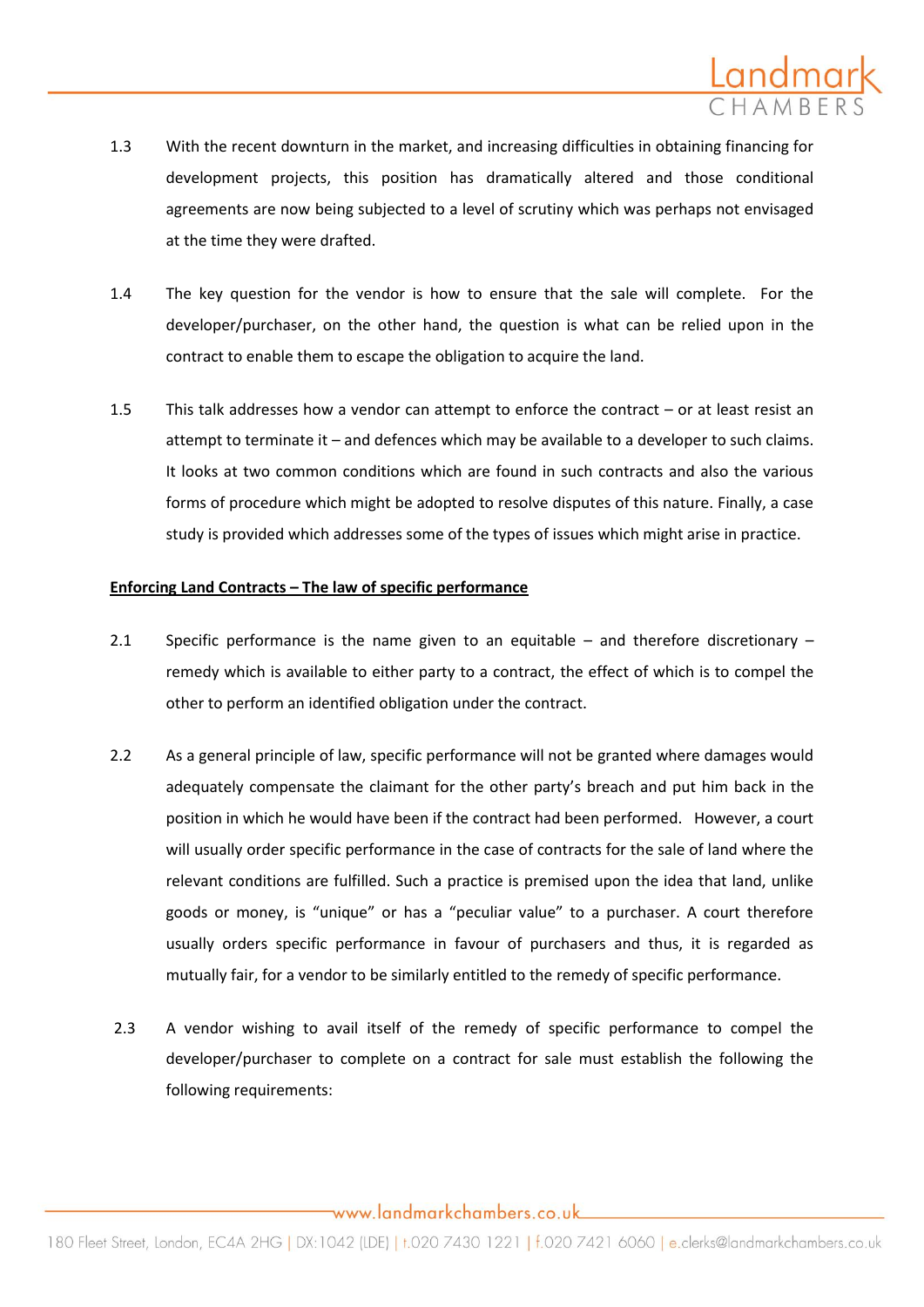

- (1) That there is a complete and definite contract which confers a right to performance upon the party;
- (2) That it (or where contracts have been exchanged, they) complies with the requirements of s.2 of the Law of Property (Miscellaneous Provisions) Act 1989, namely:
	- (a) the contract must be in writing;
	- (b) incorporating all the terms agreed by the parties whether expressly or by reference to some other document; and
	- (c) signed on behalf of each party.
- (3) If the contract has been made, but the relevant obligation is subject to a condition precedent, that such a condition has been fulfilled, $<sup>1</sup>$  or, if it is solely for the benefit of</sup> the claimant, has been waived by the claimant<sup>2</sup>;
- (4) That the contractual obligation is sufficiently certain to be enforceable; and
- (5) That he is ready and willing to perform his obligations under the contract.

## **Escaping Land Contracts – defences to specific performance**

- 3.1 In addition to relying on the terms of the contract, there are a number of other defences available to a purchaser seeking to resist a vendor's claim for specific performance:
	- (1) Misrepresentation by the vendor, which has induced the developer purchaser to enter into the contract and which justifies the rescission of the contract;
	- (2) If the contract is somehow tainted with fraud whether this is a fraud on the purchaser or on the public at large;

l <sup>1</sup> *Heron Garage Properties Ltd v. Moss* [1974] 1 W.L.R. 148

<sup>2</sup> *Hawksley v. Outram* [1892] 3 Ch. 359

www.landmarkchambers.co.uk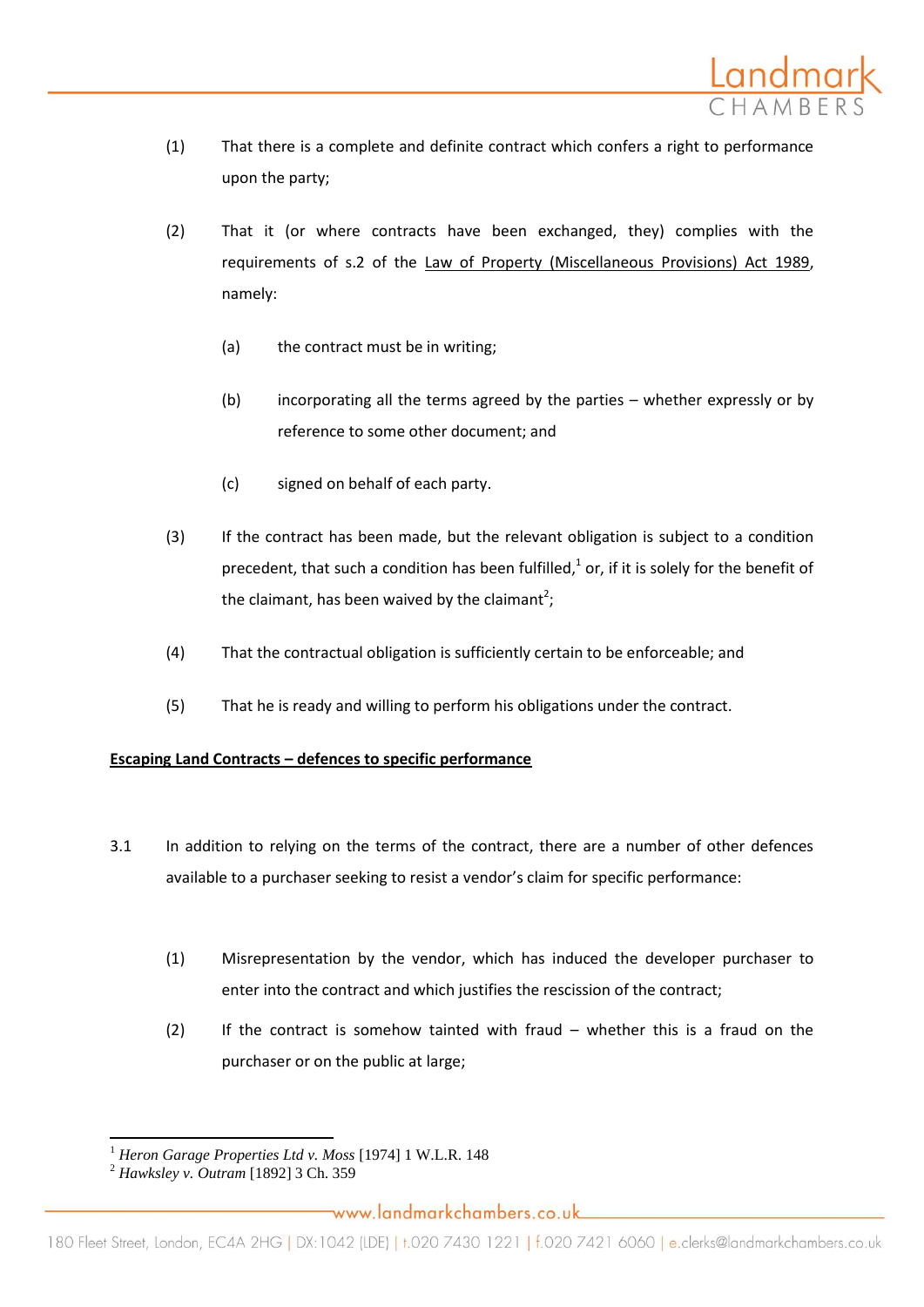

- (3) If, in the absence of fraud, there has been some trickiness or unfairness, such that the vendor has not come to the court "with clean hands". This may arise if the vendor has failed to disclose a material fact during the sale which he ought to have disclosed;
- (4) There has been a fundamental mistake in the formation of the contract, common to both parties;
- (5) There has been a unilateral mistake on the part of the purchaser, where the grant of specific performance would be "highly unreasonable" $3$  or cause the defendant "a hardship amounting to injustice"<sup>4</sup>;
- (6) The written contract does not evidence the true agreement between the parties, i.e. there has been some mistake in recording the agreement reached between the parties;
- (7) The contract contains a substantial misdescription of the property to be purchased.<sup>5</sup> This is not available as a defence where the misdescription is insignificant, such that the purchaser would be getting substantially what he bargained for, and where damages would be adequate compensation;
- (8) The contract was wanting in mutuality  $-$  i.e. that the court could only grant specific performance at the suit of one of the parties. This is not an absolute bar to the remedy being granted,<sup>6</sup> but rather a factor which will be taken into account when the court is determining whether it would cause injustice or unfairness to the defendant to decree specific performance, having regard to all the facts and circumstances of the case, including the conduct of the parties;
- (9) There has been some default by the claimant, i.e. that the claimant
	- (a) has not performed, or is not been ready and willing to perform the obligations required of him under the contract at that point in time (other than trivial ones);

 $\overline{a}$ 

<sup>3</sup> *Stewart v. Kennedy* (1890) 15 App.Cas 75, per Lord MacNaghten at 105

<sup>4</sup> *Tamplin v. James* (1880) 15 Ch.D 215, per James L.J at 221

 $<sup>5</sup>$  For example, where the vendor has purported to sell the property with absolute title, but only has possessory</sup> title in fact (*Re Brine and Davies' Contract* [1935] Ch 388) or where it transpire there is no, or only a limited, right of access to the property (*Denne v. Light* (1857) 8 De G.M. & G. 774 – no right of cartway to agricultural land)

<sup>6</sup> See, for example, *Joseph v. National Magazine Co Ltd* [1959] Ch 14

www.landmarkchambers.co.uk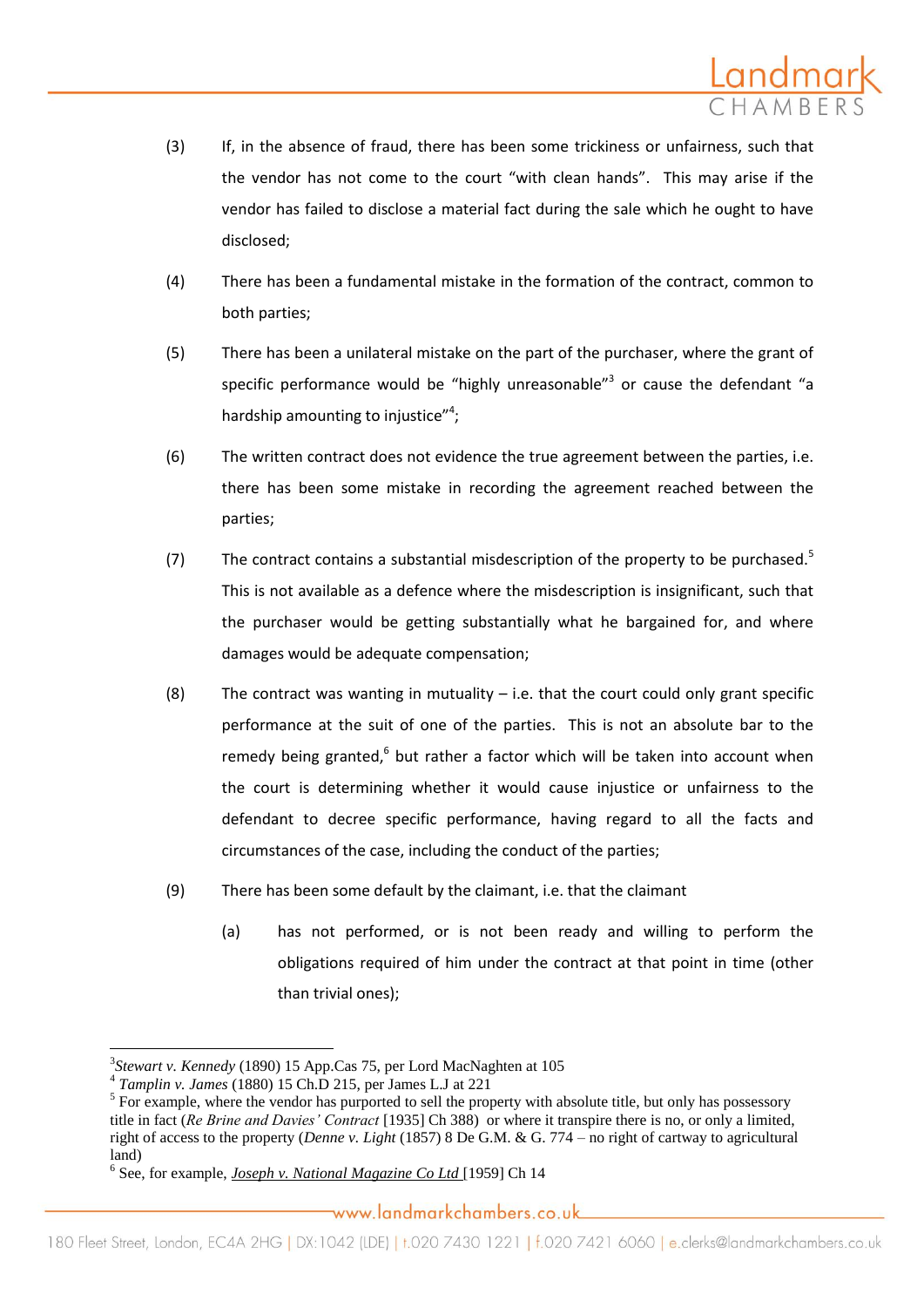

- (b) is not ready and willing to perform all obligations required to be performed thereafter; or
- (c) has acted in a way that contravenes an essential term of the contract.
- (10) The vendor has failed to perform his obligations under the contract within the time specified in the contract for so doing, where an essential time limit has been missed (e.g. the date for completion has passed), where time is of the essence, or within a reasonable time, where it is not. Alternatively, that there has been such a delay by the vendor in performing his obligations under the contract, as to evidence an abandonment of the contract on his part.
- (11) The vendor does not have good title to the property, or is founded on a doubtful question of fact, or if there are undisclosed encumbrances on the title;
- (12) The vendor is relying on an illegality to enforce the contract for example, if the contract has been entered into by a company beyond its powers, or if there has been a breach of a previous agreement;
- (13) Granting specific performance would inflict great hardship on the defendant, which hardship existed at the date the contract was entered into, and is not a supervening hardship.
- 3.2 Whether any of these defences can be relied upon will depend on the facts and circumstances prevailing in a given case.

## **Contractual Conditions**

4.1 A purchase is often made conditional upon a grant of planning permission not being subject to "onerous conditions" or "unacceptable conditions". This is also usually accompanied by a contractual obligation on the part of the purchaser/developer to use "reasonable" or "best endeavours" to obtain such a planning permission. The two may have different consequences in respect of whether or not the contract can be enforced, and are discussed in turn.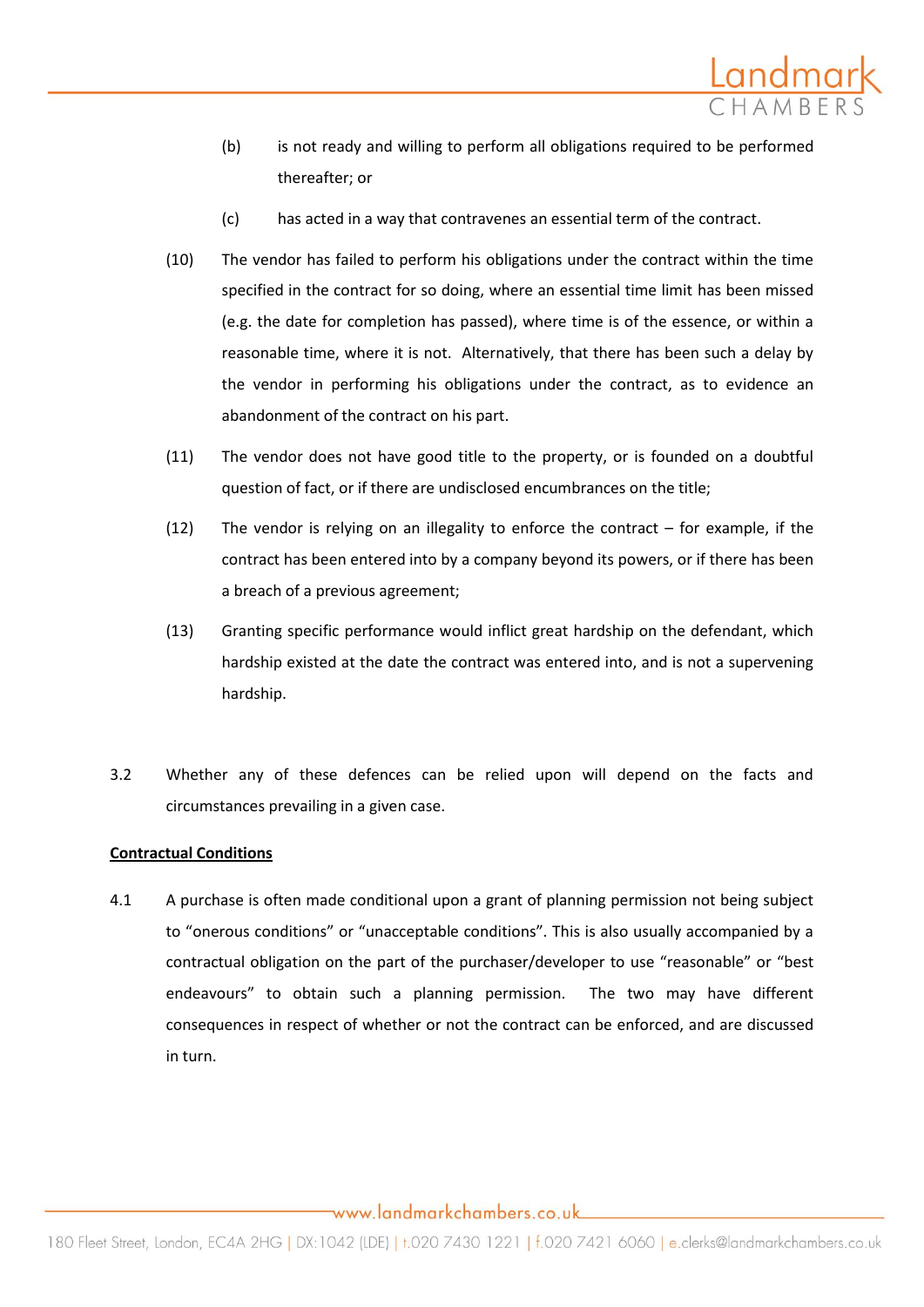

#### *"Onerous conditions" or "unacceptable conditions"*

- 4.2 The vast majority of contracts which provide that a "Satisfactory Planning Condition" is one free from "Onerous' or "Unacceptable" conditions will attempt to define what falls within those categories of conditions. Whether or not a planning permission is satisfactory will therefore depend in such cases on whether the planning conditions falls within those categories as a matter of fact.
- 4.3 However, this may not be the end of the story. There may be a number of difficulties encountered when construing the attempted definitions given in relation to such terms. For example, if the obligation sought to be relied upon as 'onerous' is not one which originated in the conditions attached to the planning permission but rather in a section 106 agreement or in a unilateral undertaking, then this raises an issue as to how the agreement should properly be interpreted. An example of this is provided in the Case Study below.

#### *"Reasonable endeavours" or "best endeavours*"

4.4 It is important to appreciate that in a case where a clause requires a planning permission to have been obtained by a certain longstop date, a failure to do so will usually enable the other party to terminate the contract. This is the case even if delay has been occasioned by a failure to comply with a contractual obligation to use "reasonable" or "best endeavours" to obtain the same. In such a case, the usual analysis is that the contract will have come to end but there is an independent cause of action in damages for breach of the obligation to use "reasonable" or "best endeavours" to obtain the planning permission.

### **Resolving Disputes**

- 5.1 Aside from a claim for specific performance, there are other means which may be employed sometimes be pursued by a vendor in an attempt to require the developer/purchaser to complete on the sale.
- 5.2 The first is a claim for a declaration, asking the Court, for example, to order that, on a proper construction of the contract, there are no "onerous conditions". This is likely to be of particular use where the purchaser has purported to terminate the contract because a certain event has or has not occurred, and the vendor seeks to prevent him from doing so,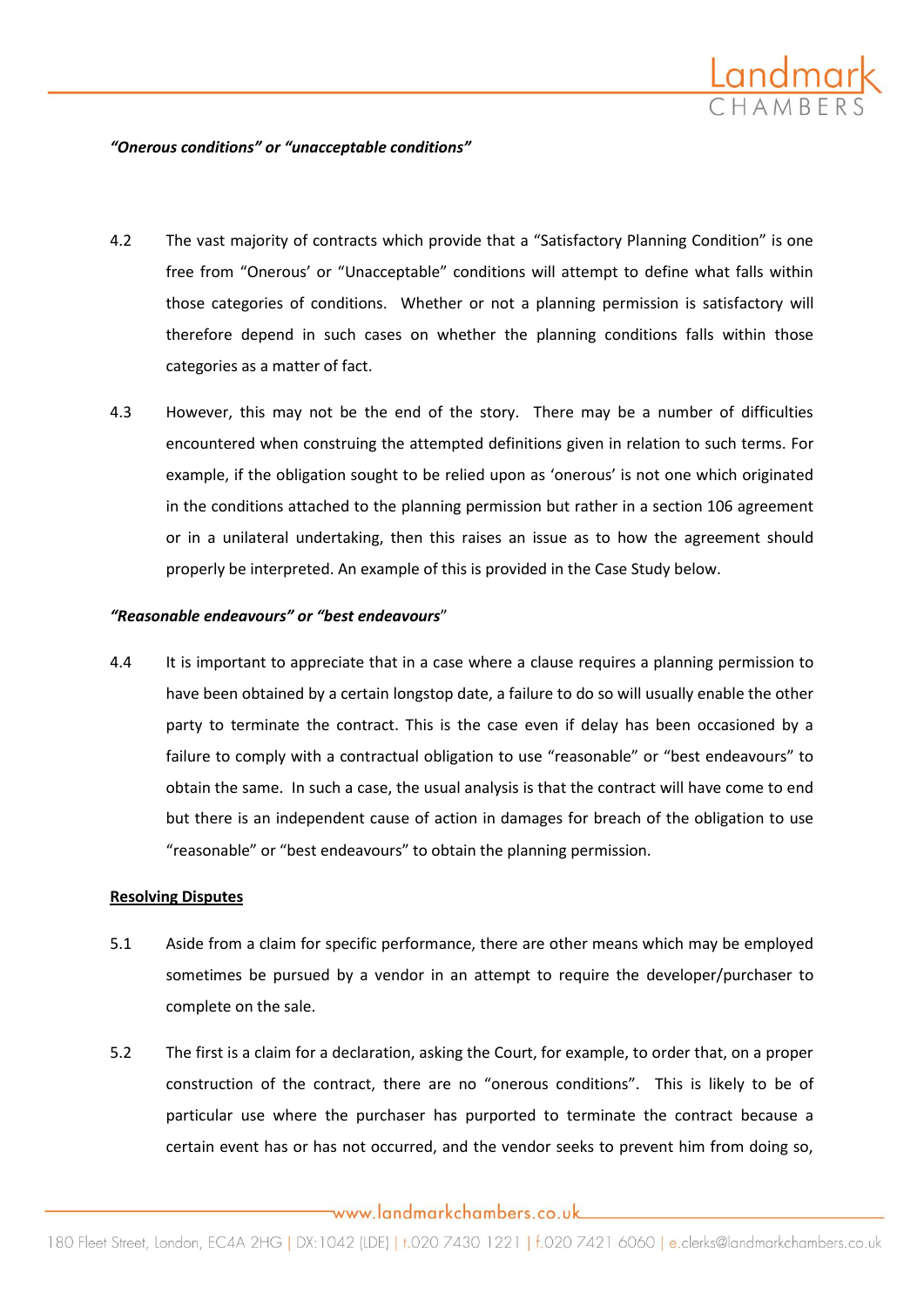

on the basis that the contractual entitlement to terminate has not arisen. The Case Study below provides an example of such a dispute.

5.3 Certain disputes are also susceptible to the procedure of a 'vendor and purchaser summons', which is little known about and therefore rarely used. This is a summary procedure designed to enable either party, vendor or purchaser, to obtain a decision on a particular point or issue arising between contract and conveyance. The law is set down in section 49 of the Law of Property Act 1925 which makes it available:-

> *"In respect of any requisition or any claim for compensation or any question arising out of connected with the contract (not being a question affecting the existence of validity of the contract)"*

The procedure is available to decide a wide variety of disputes, such as whether a party has validly withdrawn from a contract and the validity of a completion notice. The Court can determine whether or not a contract has been validity rescinded under the terms of the contract<sup>7</sup> or whether by reason of hardship or on some other ground the contract is one for which specific performance would not be given against an unwilling purchaser<sup>8</sup>. However, this procedure cannot be used in relation to 'difficult' questions of construction and it is not appropriate where there are strong disputes of fact or complicated issues are involved. Such applications are heard by a Master of the Chancery Division and the court may make such order as may appear just.

5.4 Thirdly, a vendor or purchaser may make an application for summary judgment, under Part 24 of the CPR, in order to have a case determined without the need for a full – and costly – trial. In order to succeed, it will have to be established that the claim – or the defence – "has no real prospect of success" and that "there is no other compelling reason why the case or issue should be disposed of at trial". Alternatively, sometimes an application for the determination of a preliminary issue is an alternative way of bringing about an early form of resolution to the dispute. An example of this is provided in the Case Study below.

l

<sup>7</sup> *Re Jackson and Woodburn's Contract* (1887) 37 ChD 44

<sup>8</sup> *Re Davis v Carey* (1888) 40 ChD 601

www.landmarkchambers.co.uk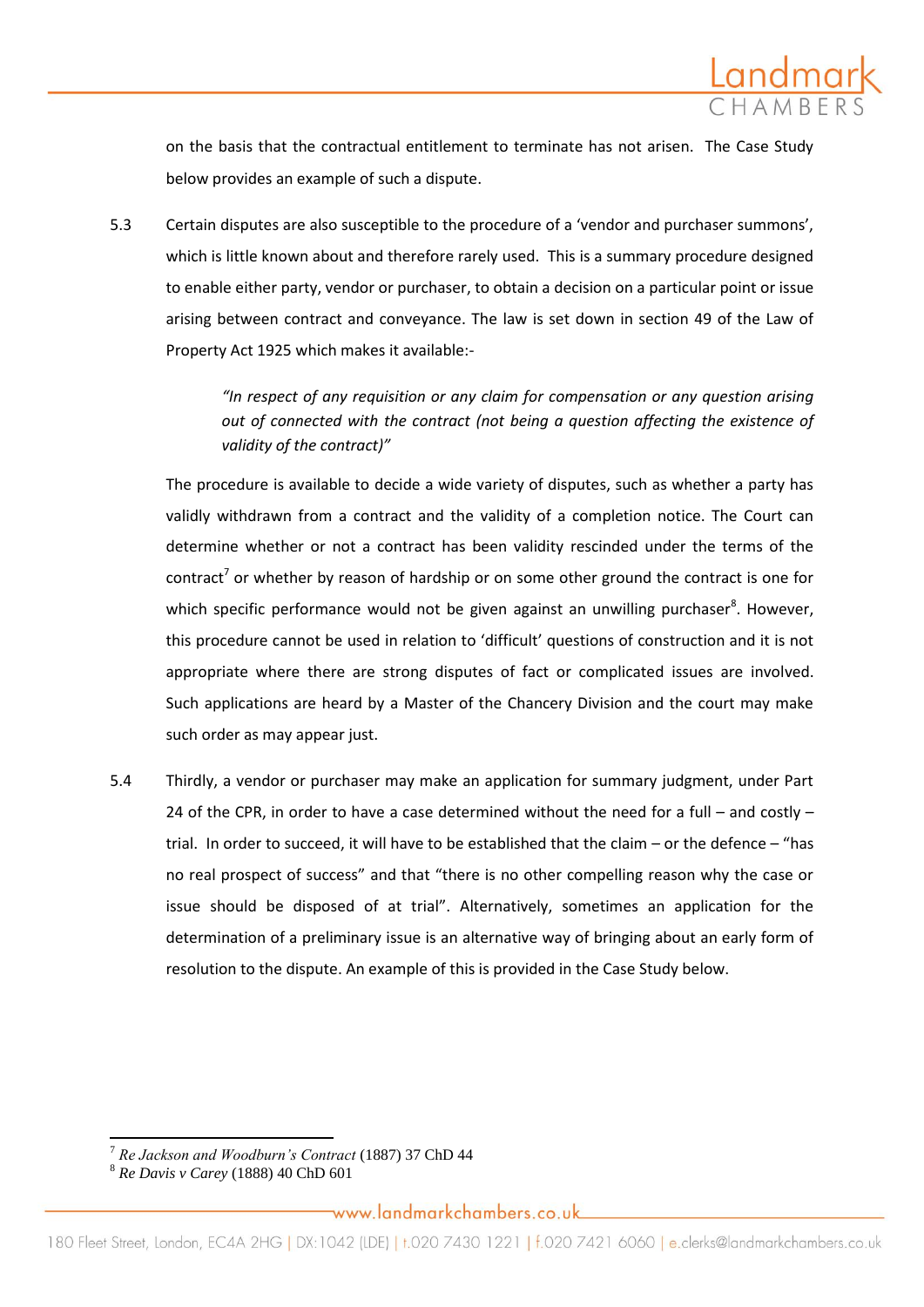

- 5.5 A fourth ( although costlier, and less attractive) option, is an application for injunction to either restrain a party from doing something – for example, purporting to terminate the contract, or selling the land to another purchaser – or to mandate them to perform an obligation. Such an application is unlikely to be successful where the obligation sought to be compelled is to complete on the contract for sale, but may be of use where one party is refusing to perform a time-sensitive contractual obligation and where there is a dispute between the parties as to the validity or continuation of the contract, which is only likely to be resolved in time.
- 5.6 Finally, the parties may consider that there is merit in pursuing alternative forms of dispute resolution, whether as a means of determinatively resolving the dispute, or as a precursor to litigation. In cases involving a dispute on technical factual issues or matters requiring some industry expertise, this may well prove a more attractive option than litigation in the Chancery Division. A procedure permitting the parties to have the dispute determined by arbitration or expert determination might be written into the parties' contract. Alternatively, there is nothing to stop them from drawing up an agreement to this effect after their dispute has arisen in order to enable the dispute to be determined by these means. A further alternative would be for the parties to seek to mediate their dispute. However, in more legalistic disputes concerning construction issues under the terms of the parties' contract, both parties will usually feel safer entrusting their dispute to a Judge of the Chancery Division.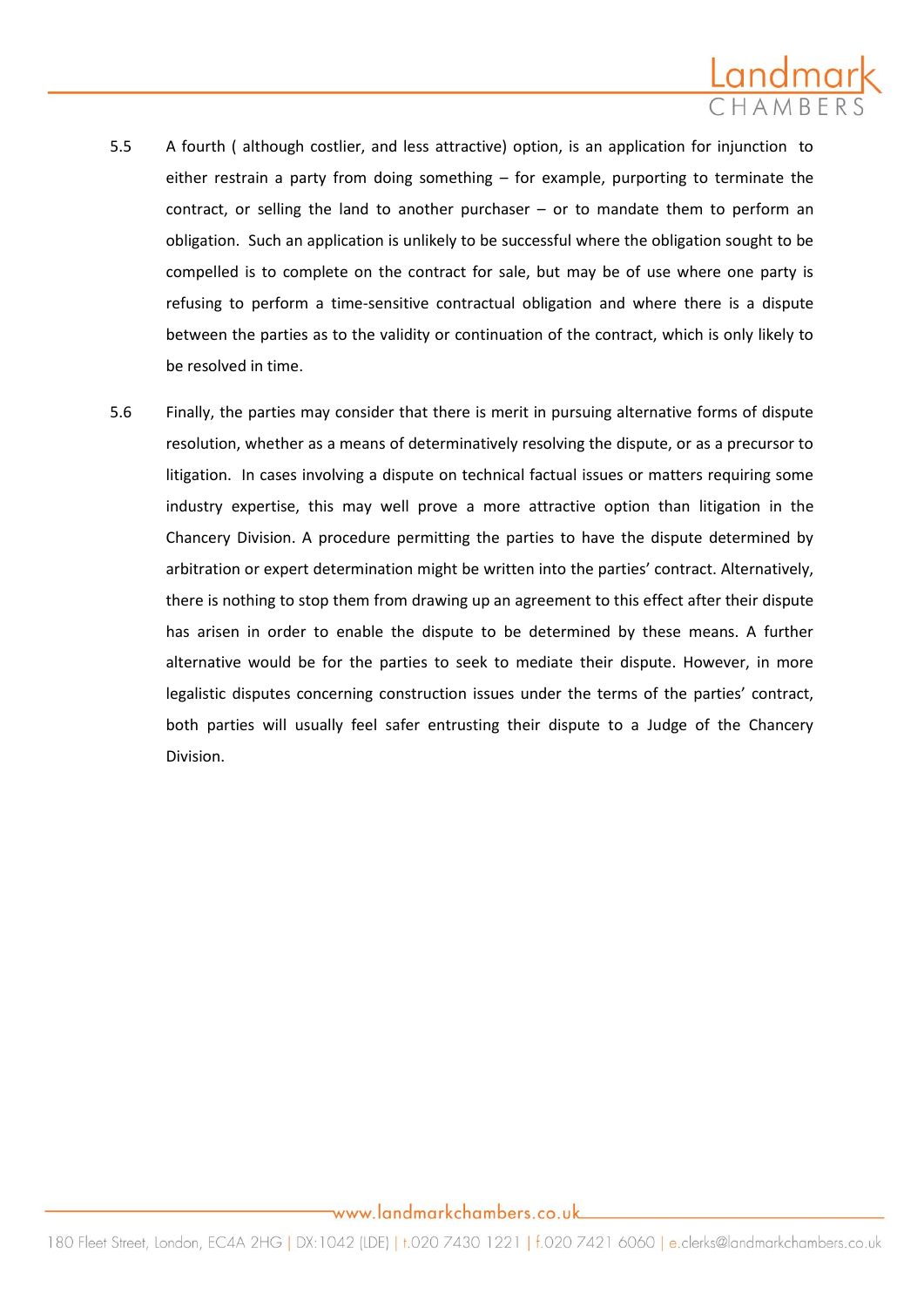

# **A Case Study – A claim for a declaration that Planning Permission granted without Unacceptable Planning Conditions**

#### *The Facts*

- 6.1 The Vendor and the Developer enter into an Agreement to sell a Property, subject to the terms of the Agreement. The Developer intends to demolish the existing dwelling and to construct a block of residential flats, with a small element of commercial/business use. The terms of the Agreement include a requirement on the part of the Developer to submit a planning application to the Local Planning Authority ("the LPA") within a certain timescale and to use reasonable endeavours to secure that the LPA grant the Planning Permission free from Unacceptable Planning Conditions as soon as possible. Unacceptable Planning Conditions are specified in the Agreement to include ones which:-
	- (a) directly or indirectly require the provision of more than 20,000 square feet of affordable housing;
	- (b) prevent the Developer from commencing the development within 3 months of Planning Permission being granted;
	- (c) prevent or restrict the development without the agreement or co-operation of an independent third party, other than the LPA, which cannot be obtained within a reasonable period and at a cost acceptable to the Developer;
	- (d) will or are likely to reduce materially the profitability of the development.
- 6.2 The Agreement also provides that if the LPA refuse planning permission, the Developer is to appeal that decision, and to use all reasonable endeavours to secure that on the Planning Appeal, the Secretary of State grants the Planning Permission free from Unacceptable Planning Conditions as soon as possible. If Planning Permission is granted, then it is to be deemed to be free from Unacceptable Planning Conditions unless within 30 working days after receiving a copy of the decision, the Developer gives written notice to the Vendor specifying which of the conditions the Developer considers to be Unacceptable Planning Conditions. The Developer may at the same time or within 2 working days of the date of that notice, make a written request to the Vendor to terminate the Agreement.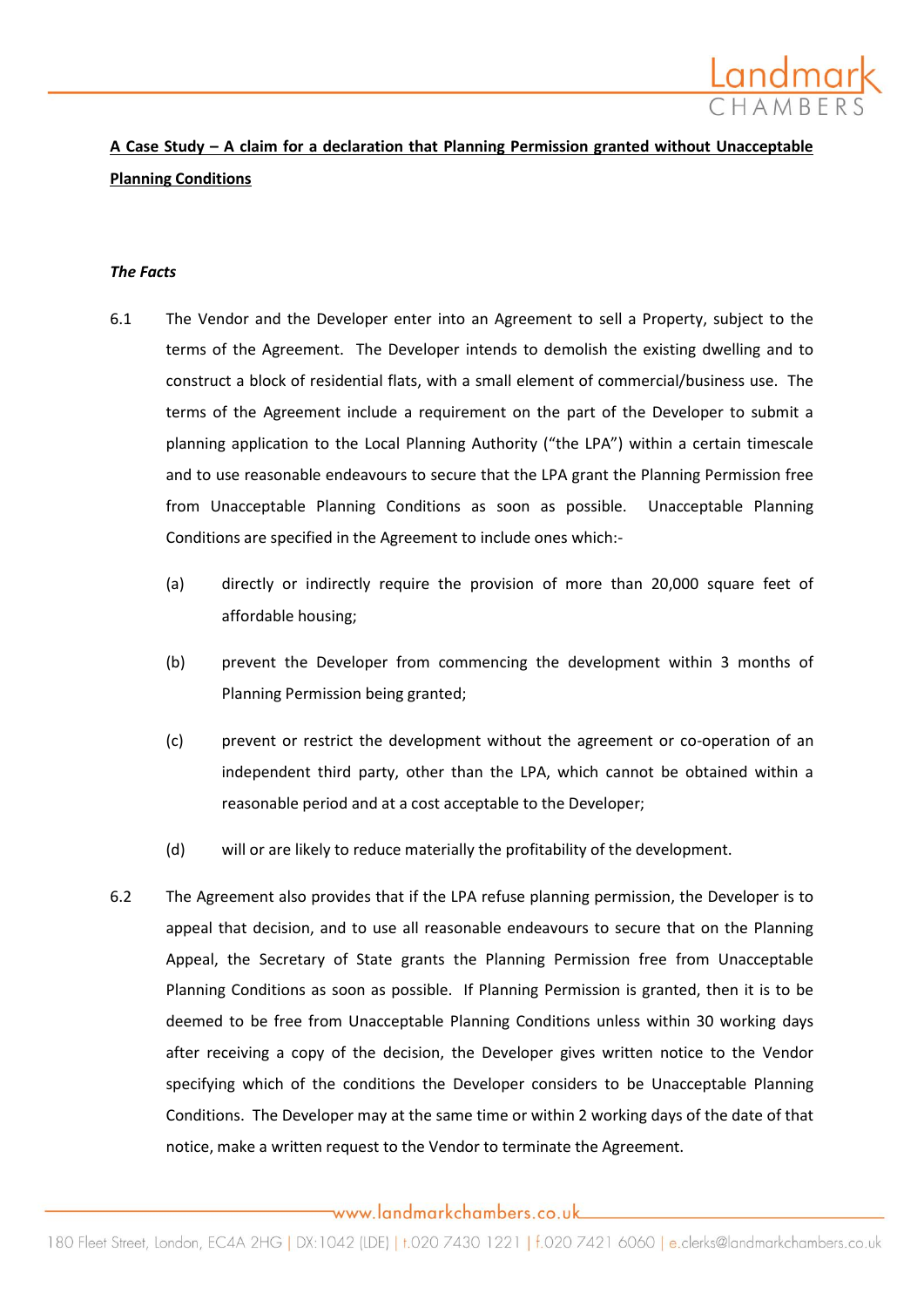

- 6.3 A planning application is submitted and allowed on Appeal, subject to a Unilateral Undertaking provided by the Developer. The effect of that Unilateral Undertaking, read with the application, is to require affordable housing provision in excess of 30,000 square feet. The Appeal Decision also imposes several conditions which require that prior to the commencement of the development there should be detailed site investigations, the submission of drainage details for the consent of the Environment Agency, a programme of archaeological works and provision made for site operatives etc.
- 6.4 The Developer then purports to give notice to the Vendor that the Planning Permission is subject to Unacceptable Planning Conditions, and to terminate the Agreement. Is the Developer entitled to do so?

#### *Legal Arguments*

- 7.1 Under the terms of the Agreement, the Developer will only need to establish that there is one "Unacceptable Planning Condition" in order to escape from the contract. This immediately gives him a starting advantage.
- 7.2 Taking each of the attempted definitions of "Unacceptable Planning Conditions" in turn:-
	- (a) The Developer says that he would now be required to provide more than 20,000 square feet of affordable housing. The Vendor argues that the Developer cannot rely upon this because the requirement flows from the Unilateral Undertaking rather than the conditions attached to the Planning Permission.
	- (b) The Developer says that the conditions requiring detailed site investigations, the submission of drainage details, a programme of archaeological works and provision for site operatives etc. prevents the Developer from commencing the development within 3 months of Planning Permission being granted. The Vendor says that all of these conditions are standard and would have been reasonably anticipated as standard conditions likely to be imposed upon the grant of a planning permission such that they should not be treated as falling within the definition of "Unacceptable Planning Conditions".
	- (c) The Developer says that the condition requiring land drainage consent from the Environment Agency means that there is a restriction upon the development without the agreement or co-operation of an independent third party which cannot be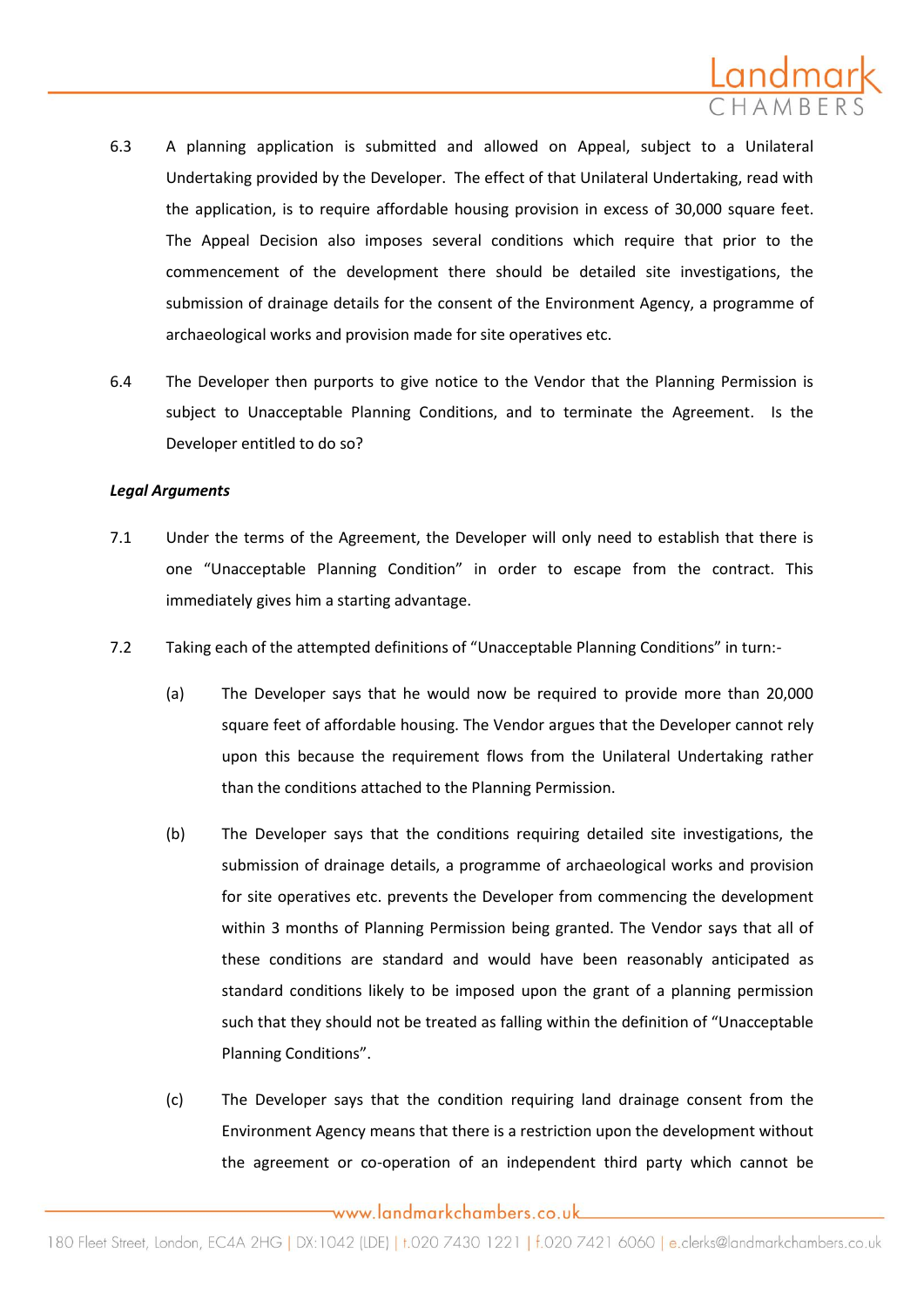

obtained within a reasonable period and at a cost acceptable to the Developer. The Vendor says that such a consent can be obtained within a reasonable period and at a reasonable cost.

- (d) The Developer says that some of the conditions imposed will or are likely to reduce materially the profitability of the development. The Vendor says that this is not the case and that they are standard conditions which the Developer could reasonably have anticipated would be likely to be imposed, such that they should not be treated as "Unacceptable Planning Conditions".
- 7.3 A dispute of this nature is likely to take the form of proceedings for a declaration by the Developer or Vendor on the question of whether the Planning Permission has been granted free of "Unacceptable Planning Conditions". In addition, the Vendor would also be likely to try and introduce an alternative claim for damages alleging that the Developer acted in breach of his obligation to use "reasonable endeavours" to obtain a Planning Permission free of "Unacceptable Planning Conditions".
- 7.4 The only way of shortening the potentially protracted dispute occasioned by these facts would be to hold a preliminary issue on the question of whether a restriction imposed by the Unilateral Undertaking was capable of treatment as an "Unacceptable Planning Condition". If that was the case, then the Developer could show that there was one clear "Unacceptable Planning Condition" and that would avoid the parties having to go to trial on the other issues. If the preliminary issue did result in the end of the dispute, then the parties would need to anticipate a dispute necessitating the provision of detailed witness statements explaining the progress of the Planning Application and the exchange of various experts reports setting out expert evidence on such matters as the likely cost and burden involved of fulfilling the planning conditions in issue.

*This seminar paper is made available for educational purposes only. The views expressed in it are those of the author. The contents of this paper do not constitute legal advice and should not be relied on as such advice. The author and Landmark Chambers accept no responsibility for the continuing accuracy of the contents*

> **KATHARINE HOLLAND© Landmark Chambers 9 January 2009**